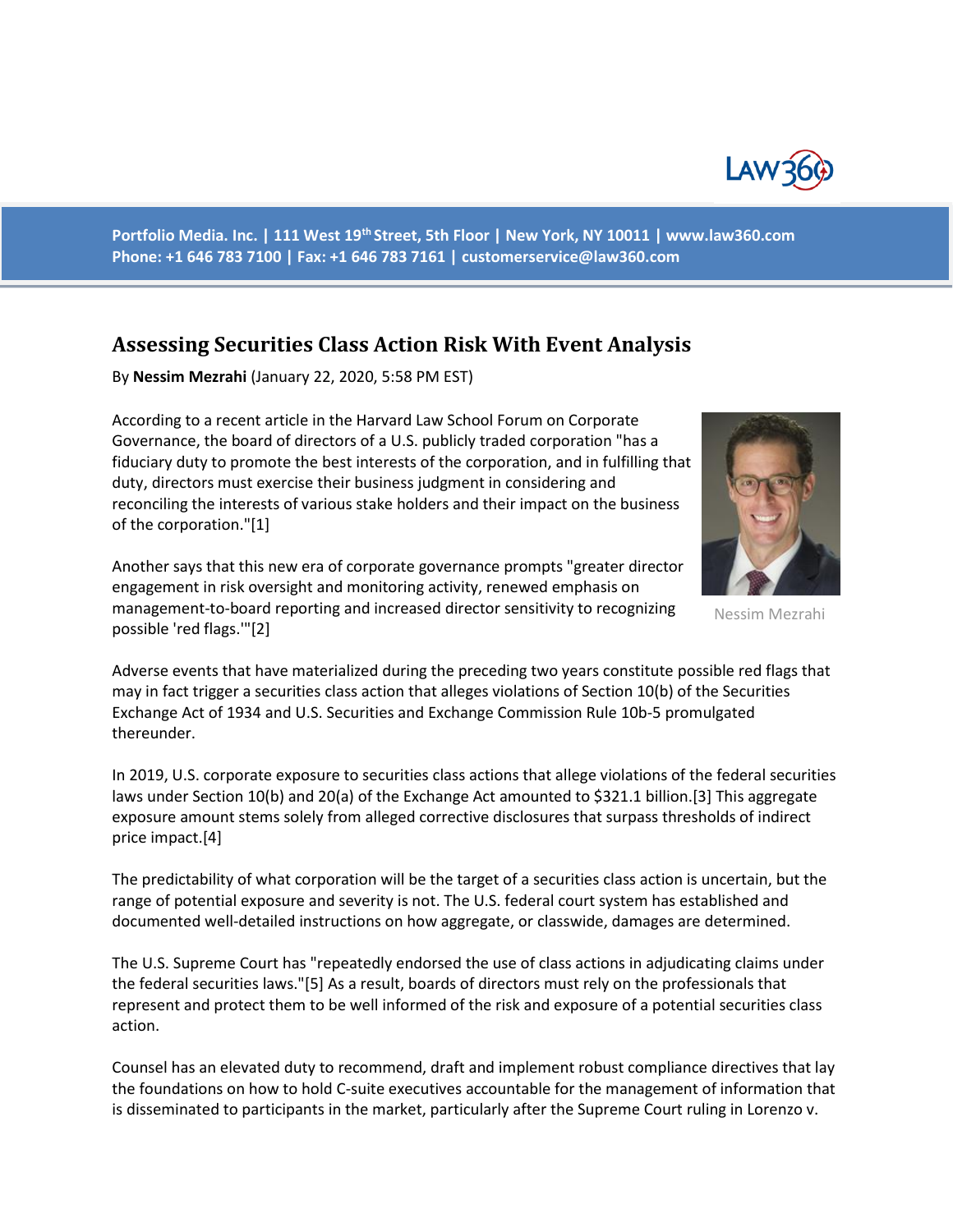SEC., "in which the Court held that those who disseminate false or misleading statements with the intent to defraud — even if they are not the 'maker' of the statement — can be found to have violated subsections (a) and (c) of Rule 10b-5."[6][7]

Directors have a fiduciary duty to ensure that the corporation is sufficiently covered and well prepared to manage the risk and related exposure borne from adverse events that a reasonably diligent plaintiff may utilize to substantiate an Exchange Act claim that alleges violations of Rule 10b-5.[8]

Newly emphasized scrutiny of fiduciary duties by directors of publicly traded corporations gives rise for the need of a company-specific risk assessment of potential violations of the federal securities laws. This type of risk assessment is effectuated by identifying and quantifying exposure from high-risk adverse events that have materialized during the preceding two years.

Adverse events that have materialized may be considered material enough, and potentially corrective, to trigger and substantiate a securities class action for alleged violations of the Exchange Act or Securities Act.

Empirical analysis that applies the industry-accepted event study methodology is the most effective tool to identify a high-risk sample of adverse events and quantify the exposure that has dissipated from the company's market capitalization during the preceding two years.

Event studies are:

regression models that are most often used in 10b-5 cases at the class certification stage for two distinct but closely related purposes: (i) testing whether the market in which the relevant security traded was efficient; and, (ii) testing whether an alleged affirmative misrepresentation or corrective disclosure affected the price of the relevant security.[9]

At least three unique, yet related, conditions must be present to seed a high-risk adverse event that exposes directors and officers to risk of a securities class action for alleged violations of Rule 10b-5.

First, the corporation must have issued a press release disseminating certain new and material information that the board of directors affirm is necessary for investors that buy and sell shares of common stock in the open market.

Second, the corporation must have filed registration statements, periodic reports and other forms with the SEC to fulfill the duties of participating in the U.S. capital markets.

Third, the corporation's stock price must have exhibited verifiable evidence of indirect price impact basically, the one-day residual return of stock price is statistically significant at the 95% confidence standard on the corresponding trading session. Case law establishes that "5% is the standard — though not exclusive — decision rule employed by courts in this context."[10]

The materialization of high-risk adverse events may not only prompt an event-driven securities class action but may also lead to a regulatory investigation by a government agency, as in the recent case of Under Armour Inc. in the U.S. District Court for the District of Maryland.[11][12]

From a risk management perspective, identifying and cataloging high-risk adverse events for U.S.-listed corporations is a valuable empirical analysis that provides directors and officers their present-day risk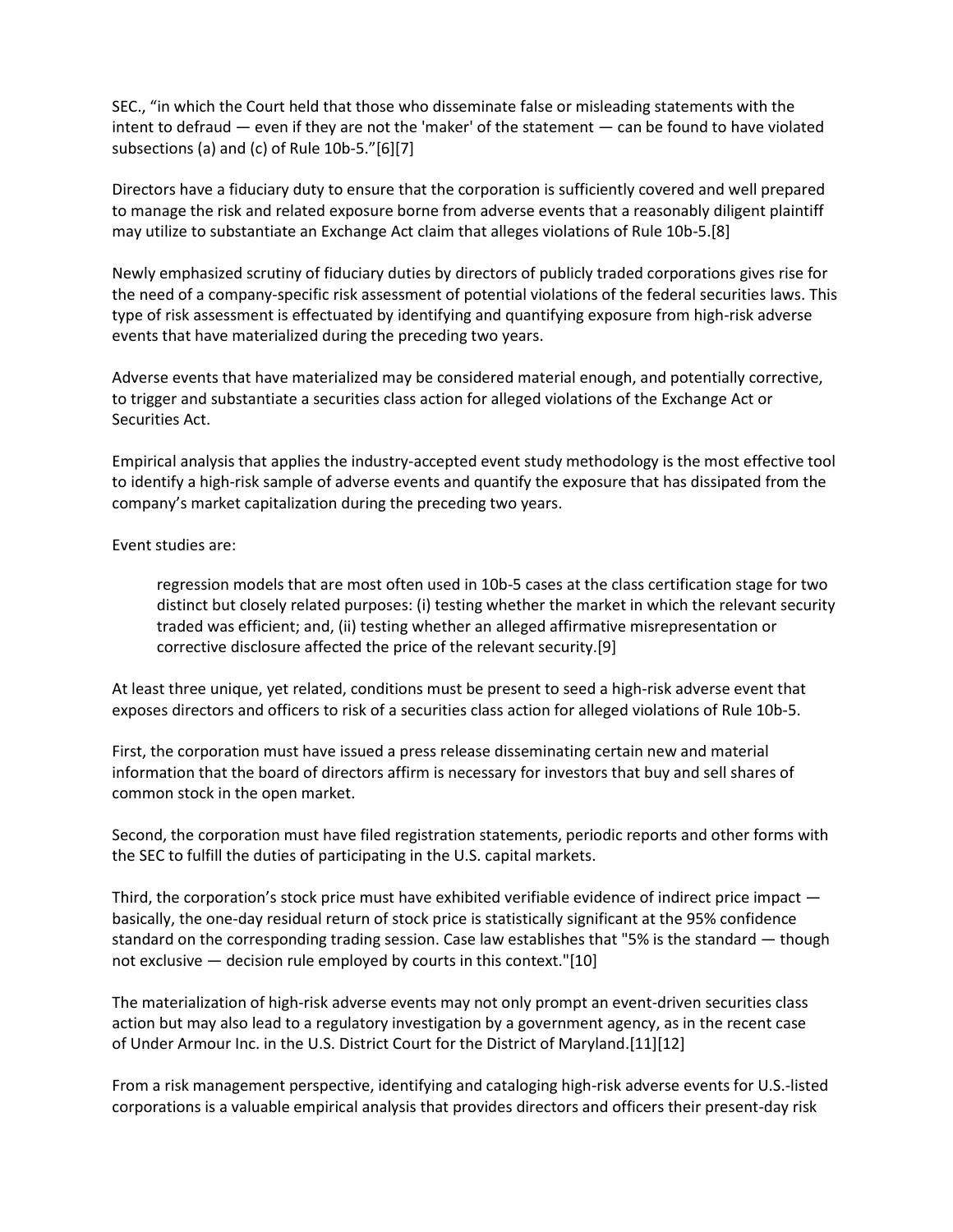and exposure to an event-driven securities class action.

Every U.S.-listed corporation can have a record and catalog of the universe of high-risk adverse events. Directors and corporate stakeholders can rely on empirical evidence to more accurately assess securities class action risk and implement corporate governance systems that promote the best interests of the corporation.[13]

This is similar to tracking a driver's number of moving violations that have amassed over a period of time to assess the risk and determine the premium and deductible for securing sufficient automobile insurance.

Cataloging high-risk adverse events that have materialized during the preceding two years also provides empirical evidence that counsel can rely on to evaluate the newness of alleged corrective disclosures claimed in an Exchange Act or Securities Act securities class action.

This ongoing empirical exercise provides corporations a tactical defensive tool to effectively challenge and disqualify alleged corrective disclosures that plaintiffs' counsel claim contains new potentially material information that allegedly rectifies a related materially misleading misrepresentation or omission.

In re: Chicago Bridge & Iron Company NV Securities Litigation in the U.S. District Court for the Southern District of New York, defendants have introduced two new ways to rebut Basic Inc. v. Levinson's presumption of reliance:

- 1. The information disclosed is not new; and
- 2. The information is not corrective.[14]

Results of the newness test can be instrumental to rebut the presumption of reliance and effectively negate any attribution of aggregate damages to the corresponding corrective disclosures that do not contain new information that has not already affected shareholders.

Given this holding and at least one other subsequent district court proceeding, a "newness" analysis of the proffered corrective disclosure is required in this Circuit. … If a court finds that the alleged corrective disclosure is: (i) not new, (ii) not related to the subject or the misrepresentation, (iii) merely speculative or negative commentary, and if the misrepresentation did not cause a price increase when made, then the defendants will have "severed the link" between the misrepresentation and the stock price. In short, I conclude that a limited analysis of an alleged disclosure as to whether it is "corrective" is appropriate at this stage of the proceedings.[15]

Aggregate damages in securities class actions can only be established if any of the alleged corrective disclosures disseminated to market participants contain new and corrective information that is related to a corresponding alleged material misrepresentation or omission.

With respect to corrective disclosures, where the disclosure provided no new information or was otherwise not "corrective," Defendants have successfully severed the link between the related misrepresentations without front-end impact and the stock price.[16]

Today, the benefits of Halliburton Co. v. Erica P. John Fund Inc.'s, or Halliburton II's, price impact defenses can be quantified. Data and analyses indicate that in 2019, 225 of 276 alleged corrective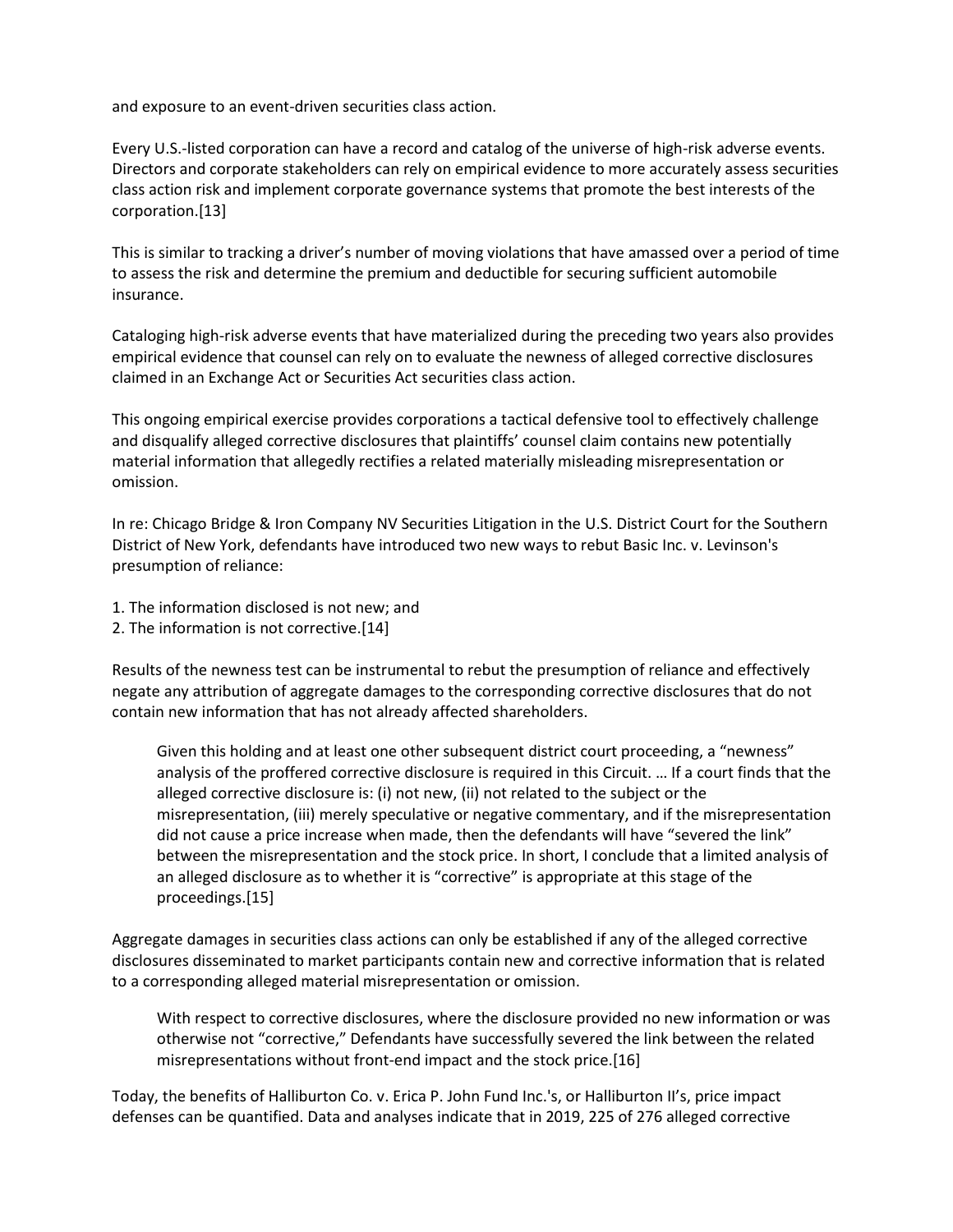disclosures — adverse events that are claimed to be corrective disclosures in an Exchange Act claim for alleged violations of Rule 10b-5 — surpass thresholds of indirect price impact using the well-established 95% confidence standard.[17]

There are two ways that a defendant can show lack of price impact. First, a defendant can provide direct "evidence of no 'front-end' price impact" — meaning that when an alleged misrepresentation was made, it "had no discernible impact on [the] stock price." Second, a defendant can rebut the presumption with evidence of no back-end price impact — meaning that there was no decrease in price following a claimed corrective disclosure.[18]

Data is available to effectively test the newness of alleged corrective disclosures that surpass established statistical thresholds of indirect price impact. If the information that comprises an alleged corrective disclosure has already been previously disclosed via a high-risk adverse event that affected participants in the market with evidence of indirect price impact, then any alleged attribution of potential aggregate damages to a new alleged corrective disclosure may be not warranted because its inclusion in a certified class is not justified according the newness test.

Applying empirical evidence through the application of event study methodology provides data-driven analysis that directors and officers can rely on to effectively assess the risk and exposure of a potential securities class action.

A company-specific catalog of high-risk adverse events provides robust evidence that can be used to evaluate whether alleged corrective disclosures are in fact disseminating new information that has not previously affected shareholders.

Executives who are considering a position on the board of directors of a publicly traded company benefit from knowing whether the self-insured retention and insurance limits are sufficient to cover their potential liability based on the corporation's embedded securities class action risk stemming from highrisk adverse events that have materialized during the preceding two years.

Boards of directors deserve to know whether the corporation is sufficiently covered and equipped with a robust corporate governance risk management program to deter — and, if necessary, combat and defend — a securities class action.

*Correction: A previous version of this article incorrectly characterized the price impact of alleged corrective disclosures from 2019. It also listed an incorrect source for endnote 17. The errors have been corrected.*

*Nessim Mezrahi is co-founder and CEO of SAR LLC, a securities class action data analytics software company.*

*The opinions expressed are those of the author(s) and do not necessarily reflect the views of the organization, or Portfolio Media Inc., or any of its or their respective affiliates. This article is for general information purposes and is not intended to be and should not be taken as legal advice.*

[1] "Some Thoughts for Boards of Directors in 2020," Martin Lipton, Steven A. Rosenblum, Karessa L. Cain and Kathleen I. Tatum of Wachtell, Lipton Rosen & Katz, Dec. 10, 2019. https://corpgov.law.harvard.edu/2019/12/10/thoughts-for-boards-of-directors-in-2020/.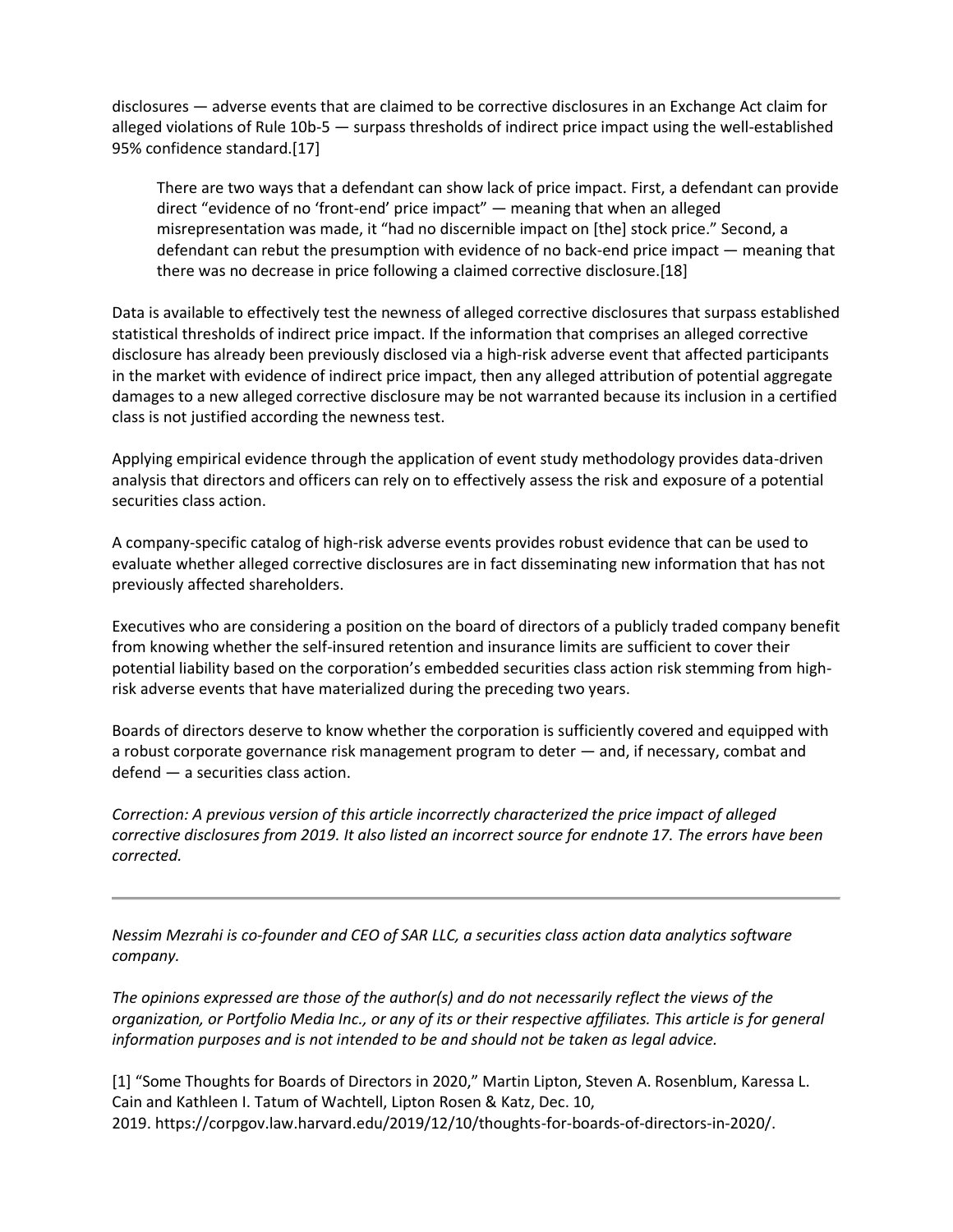[2] "Bernie Ebbers' and Board Oversight of the Office of Legal Affairs," Michael W. Peregrine of McDermott Will & Emery LLP. https://corpgov.law.harvard.edu/2020/01/11/bernie-ebbers-andboard-oversight-of-the-office-of-legal-affairs/.

[3] "U.S. Corporate Exposure to Alleged Violations of the Securities Exchange Act Amounts to \$50.9 billion in 4Q 2019 and \$321.1 billion in 2019," Jan. 10, 2020, SAR. https://www.prnewswire.com/newsreleases/us-corporate-exposure-to-alleged-violations-of-the-securities-exchange-act-amounts-to-50-9 billion-in-4q-2019-and-321-1-billion-in-2019--300984800.html.

[4] Erica P. John Fund Inc. v. Halliburton Co., 309 F.R.D. 251 (N.D. Tex. 2015).

[5] Appaloosa Investment LP et al v. Chicago Bridge & Iron Company NV et al. See, Special Master Report and Recommendation Regarding Class Certification and Appointment of Class Representatives and Class Counsel, by Honorable Shira A. Scheindlin dated Oct. 16, 2019.

[6] Lorenzo v. SEC, 139 S. Ct. 1094 (2019).

[7] "Potential Rule 10b-5 Liability for Misleading Statements and Omissions," Israel David, of Fried, Frank, Harris, Shriver and Jacobson LLP, Dec. 18,

2019. https://corpgov.law.harvard.edu/2019/12/18/potential-rule-10b-5-liability-for-misleadingstatements-and-omissions/.

[8] "Second Circuit Clarifies Standard Regarding Knowledge Of Facts That Constitute A Securities Fraud Violation For Purposes Of Triggering The Two-Year Statute of Limitations For Rule 10b-5 Claims," Corporate & Securities Law Blog, Sheppard

Mullin. https://www.corporatesecuritieslawblog.com/2011/03/second-circuit-clarifies-standardregarding-knowledge-of-facts-that-constitute-a-securities-fraud-violation-for-purposes-of-triggeringthe-two-year-statute-of-limitations-for-rule-10b-5-claims/.

[9] Appaloosa Investment LP et al v. Chicago Bridge & Iron Company NV et al. See, Special Master Report and Recommendation Regarding Class Certification and Appointment of Class Representatives and Class Counsel, by Honorable Shira A. Scheindlin dated Oct. 16, 2019.

[10] Id.

[11] "Under Armour Is Subject of Federal Accounting Probes," Wall Street Journal, Nov. 4, 2019. https://www.wsj.com/articles/under-armour-is-subject-of-federal-accounting-probe-11572819835.

[12] In re: Under Armour Securities Litigation.

[13] See, "Enterprise Risk Management — Applying Enterprise Risk Management to Environmental, Social and Governance Related Risks." Committee of Sponsoring Organizations of the Treadway Commission (COSO) — COSO ERM Framework component on governance and culture and the five associated principles: (1) Exercises board risk oversight, (2) Establishes operating structures, (3) Defines desired culture, (4) Demonstrates commitment to core values, and (5) Attracts, develops and retains capable individual. https://www.coso.org/Documents/COSO-WBCSD-ESGERM-Guidance-Full.pdf.